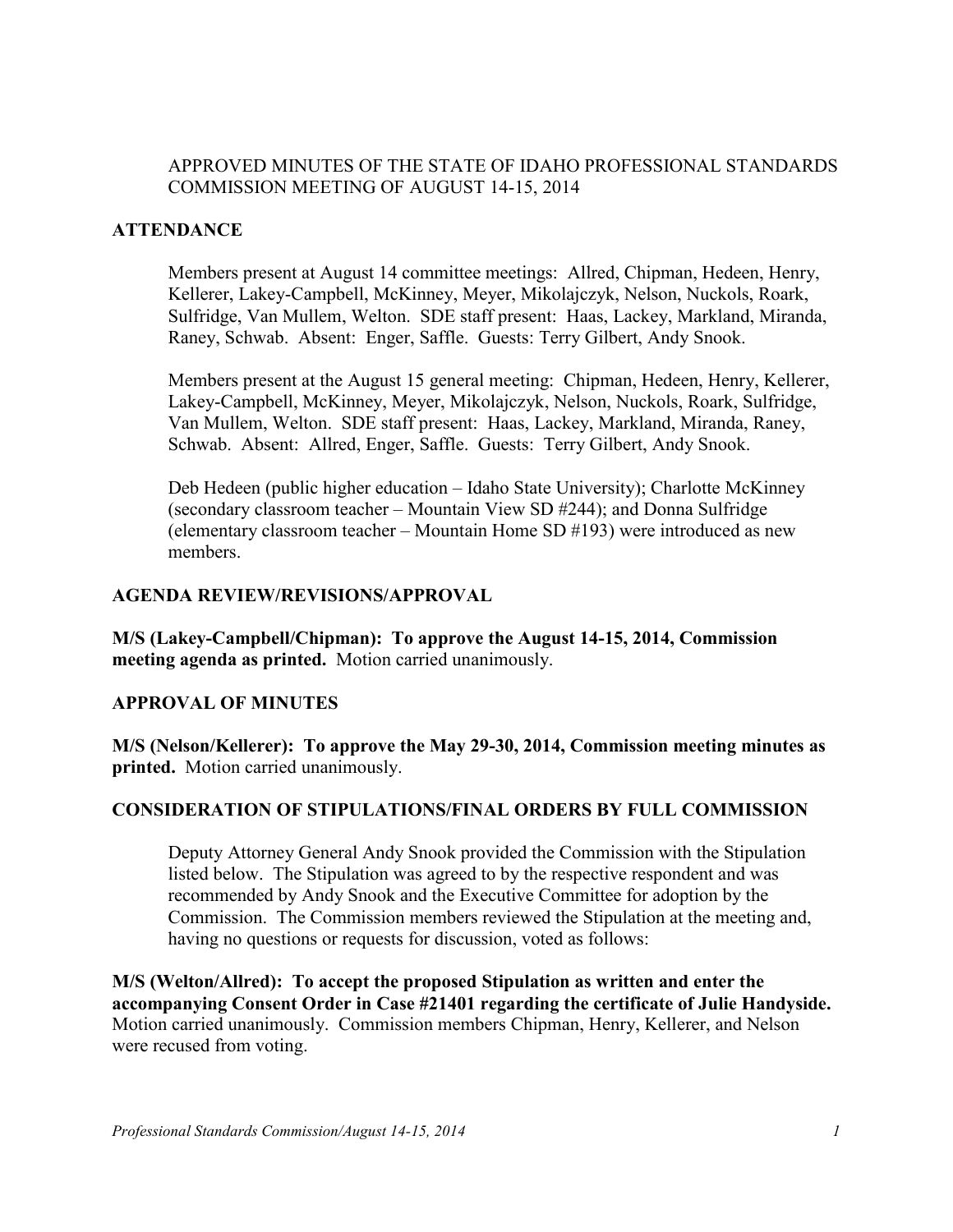Andy Snook provided the Commission with the Stipulation listed below. The Stipulation was agreed to by the respective respondent and was recommended by Andy Snook and the Executive Committee for adoption by the Commission. The Commission members reviewed the Stipulation at the meeting and, having no questions or requests for discussion, voted as follows:

**M/S (Roark/Kellerer): To accept the proposed Stipulation as written and enter the accompanying Consent Order in Case #21326 regarding the certificate of Carl Van Valkenburg.** Motion carried unanimously. Commission members Allred, Chipman, Henry, Meyer, and Nelson were recused from voting.

 Andy Snook presented the proposed Findings of Fact, Conclusions of Law, and Final Order for consideration by the Commission in Professional Standards Commission Case #21404 regarding the certificate of Sid Campbell. He also recommended the adoption of the proposed Findings of Fact and Conclusions of Law as presented and that the Commission enter the Final Order permanently revoking the certificate of Sid Campbell based upon his alleged misconduct and subsequent voluntary surrender of his teaching certificate.

**M/S (Allred/Welton): To accept the proposed Findings of Fact and Conclusions of Law as written to permanently revoke the teaching certificate of Sid Campbell and enter the accompanying Final Order in Case #21404 regarding the certificate of Sid Campbell.**  Motion carried unanimously. Commission members Chipman, Henry, Meyer, and Nelson were recused from voting.

# **ADMINISTRATIVE REPORT**

Taylor Raney (unless indicated otherwise) reported on the following.

- 1. An orientation webinar for new Commission members was conducted on August 1.
- 2. The tiered licensure recommendation of the Governor's Task Force for Improving Education was recently submitted to the State Board for approval consideration. The committee has recommended a continuum of professional growth/learning tied to licensure. The recommendation was approved by the State Board on August 14, and the public comment period for it will begin on October 1.
- 3. Hotel 43 is the new lodging site for out-of-the-area members attending Commission meetings. If those members are unable to attend Commission meetings, they are asked to cancel Hotel 43 reservations at least 24 hours prior to the meetings, unless emergency situations preclude that.
- 4. Ethics posters (stressing the need for boundaries in social media use in order to not jeopardize one's professional career) geared toward educators in the state are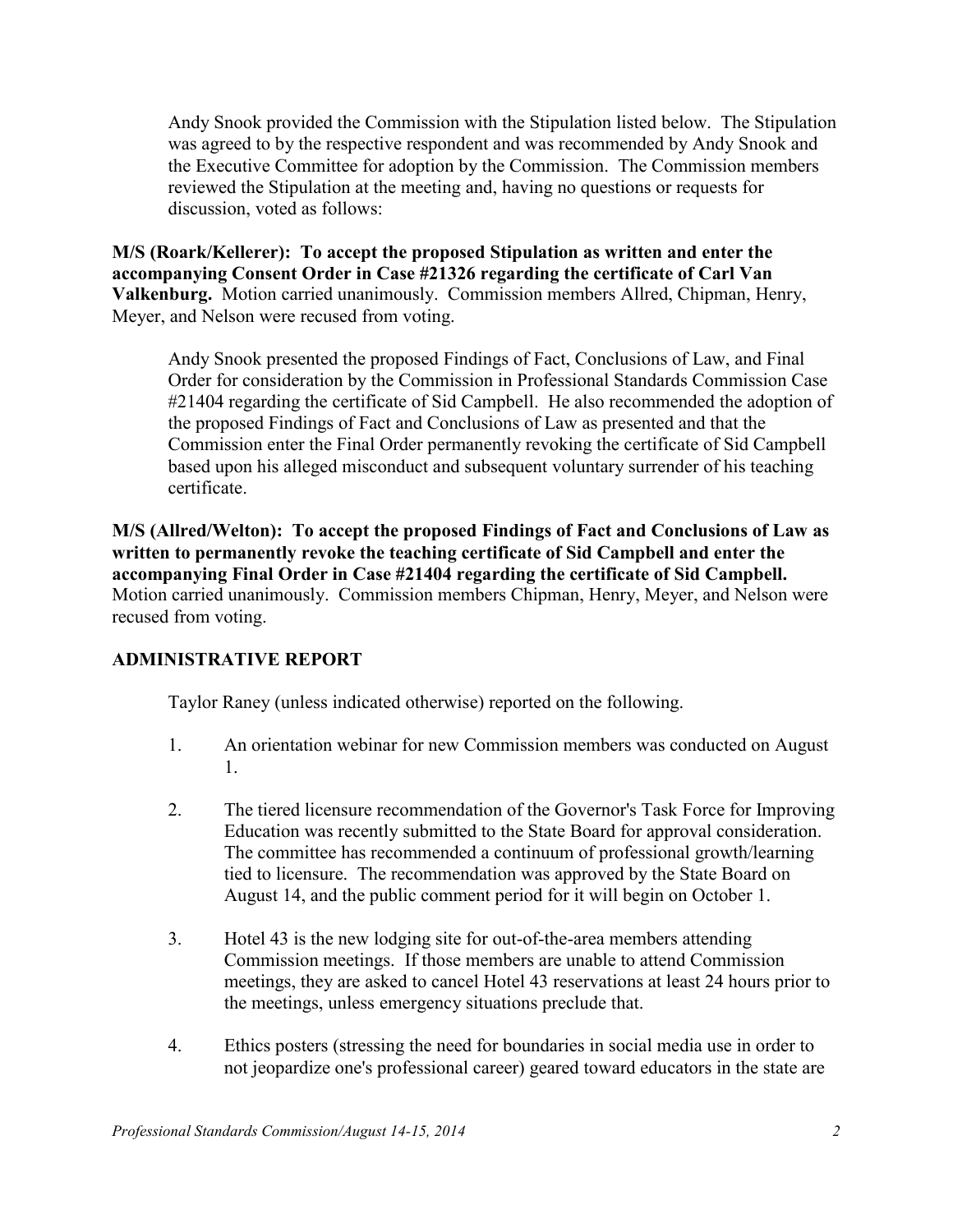available to Commission members for posting in break rooms, restrooms, teachers' lounges, etc.

- 5. The Northwest Nazarene University (NNU) program review will be conducted on March 1-3, 2015. A state team chairperson will soon be appointed. In November there will be a pre-review meeting of all who are involved in the actual effort – the Council for the Accreditation of Educator Preparation (CAEP) team, the NNU pre-review preparation team, and Commission staff members.
- 6. At the May Commission meeting, the proposed shift from a K-12 Special Education Generalist endorsement to a separate elementary (K-8) endorsement and secondary (6-12) endorsement was approved in order to better show competencies at both levels. That proposal was forwarded to the State Board for approval consideration. In the interim, two different regional superintendent groups provided oppositional input on the measure, and thus the proposal was removed from the State Board agenda. The Standards Committee will reconsider the proposal at its meeting and bring a recommendation forward for full Commission consideration.
- 7. Taylor is exploring the possibility of conducting a pilot (with Title II funds) on a limited basis using the Teachers-Teachers.com website to match job-seeking teachers with employing Idaho school districts to help with the teacher shortage. More on this topic will follow at a future meeting.
- 8. A meeting for the development of Computer Science and Engineering standards and an endorsement will be held in mid-September. Boise State University began this process some time ago. There are quite a number of people interested in working on this effort.
- 9. The Special Education director in the Department of Education has resigned; an interim director is currently serving, and a permanent director will be hired.
- 10. Taylor asked Commission members to make him aware of individuals who make a special effort to support the work of the Commission (attending our committee meetings, etc.), and he will send them a Commission thank you card.
- 11. The accountability system known as Idaho's Five-Star Rating System that measures and recognizes the academic performance in Idaho's schools will be put on hold for 2-3 years in light of the transition from the Idaho Standards Achievement Tests (ISATs) to the Smarter Balanced assessment system.

# **AUTHORIZATIONS COMMITTEE**

During its July 30 teleconference and its August 14 meeting, the Authorizations Committee recommended that the Commission approve the following new Teacher to New Certificate/Endorsement requests (for the 2014-2015 school year):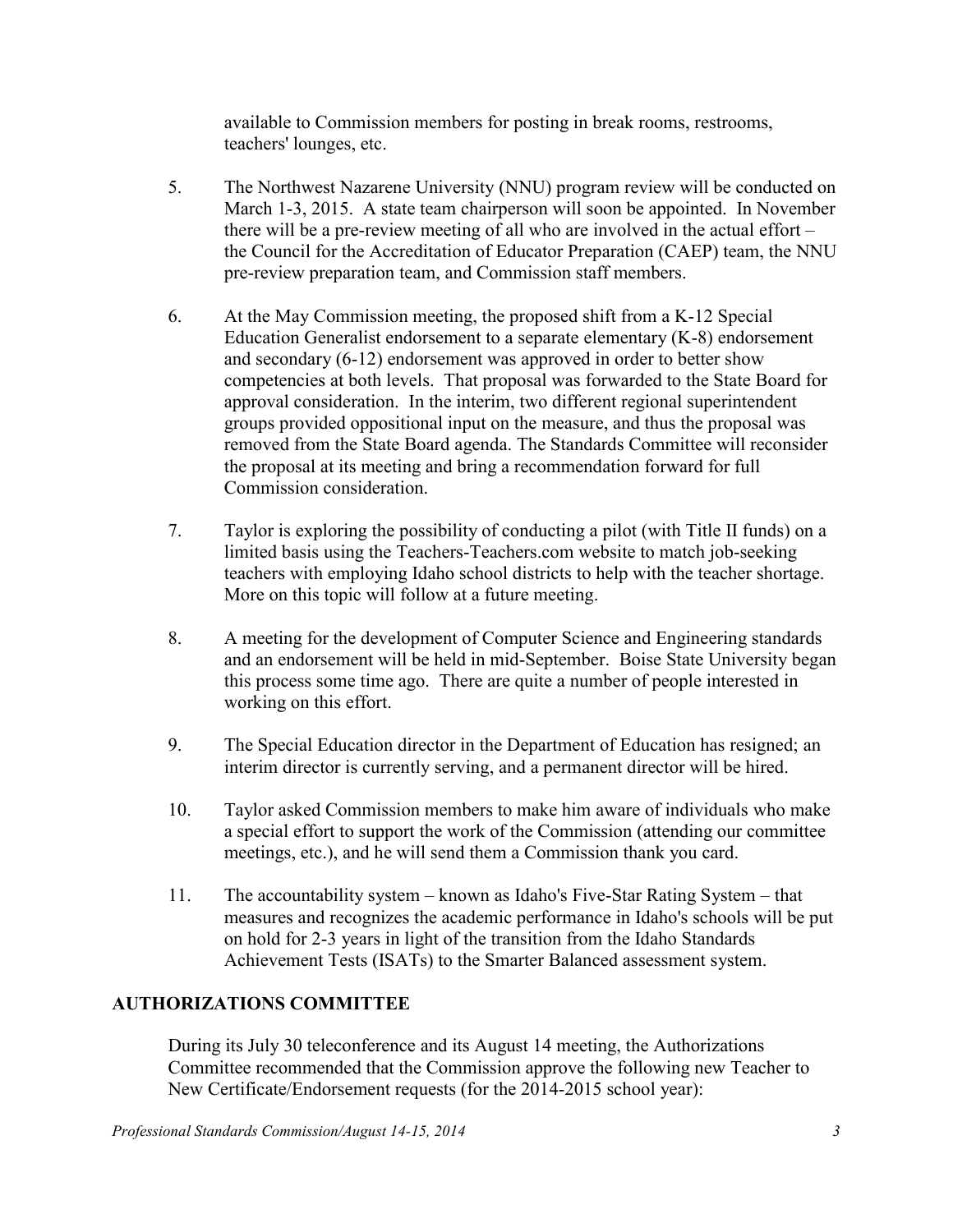BLACK, Cynthia, Castleford Joint #417, Spanish 6-12 BOLT, Joshua, Post Falls #273, Generalist K-12 CAMPBELL, Caleb, New Plymouth #372, French 6-12 CHURCH, Tami, Lapwai #341, Mathematics - Basic 6-12 CLARK, Amy, Coeur d'Alene #271, Director of Special Education and Related Services PreK-12 CORNELL, Amy Owens, Meridian Joint #2, Spanish K-12 DAHL, Kent, Castleford Joint #417, Earth Science 6-9; Physical Science 6-9 DAVENPORT, Caitlin, Nampa #131, Generalist K-12 DEMME, Jane, Kamiah Joint #304, Art 6-12 EFIRD, Valerie, Lapwai #341, Physical Education 6-12; Health 6-12 EISENTRAGER, James, Nampa Christian Schools #573, School Principal PreK-12 EMFIELD, Jared, Taylor's Crossing Charter School #461, Mathematics – Basic 6-12 GOUCHER, Nicole, St. Maries Joint #41, All Subjects K-8 HAMBLIN, Haley, West Side Joint #202, Mathematics – Basic 6-12 JONES, Karen, Nampa #131, Generalist K-12 LEISS, Kent, Lake Pend Oreille #84, American Government 6-12 LINDGREN, Bonnie, Nampa #131, Generalist K-12 LOUDENSLAGER, Debra, Teton County #401, All Subjects K-8 LOUIE, Kara, Meridian Joint #2, Teacher Librarian K-12 LUKE, Susan, Compass Public Charter School #455, School Principal PreK-12 PALAN, Amanda, Syringa Mountain Charter School #488, All Subjects K-8 SCHMIDT, Andrea, Post Falls #273, Physical Education 6-12; Health 6-12 SHEPPARD, Amy, Lakeland Joint #272, Generalist K-12 SLOCUM, Melissa, Meridian Joint #2, Gifted and Talented K-12 SMITH, Allison, Troy #287, Generalist K-12 STRONG, Dana, Orofino Joint #171, English 6-12 SURERAS, Lorrie, Snake River #52, Teacher Librarian K-12 TRIOLO, Lisa, Nampa #131, Generalist K-12 WALTON, Catey, Lakeland Joint #272, Generalist K-12 WILHELM, William, Lake Pend Oreille #84, Art 6-12 YOUNG, Gayle, Melba Joint #136, Generalist K-12

During its July 30 teleconference and its August 14 meeting, the Authorizations Committee recommended that the Commission approve the following renewal Teacher to New Certificate/Endorsement requests (for the 2014-2015 school year):

BRADLEY, Charlene, Meridian Joint #2, Generalist K-12 (3) BROWN, Matthew, Lakeland Joint #272, Gifted and Talented K-12 (2) COCHRANE, Andrew, McCall-Donnelly Joint #421, Gifted and Talented K-12 (3) DIPLOCK, Phillip, Nampa #131, School Principal PreK-12 (2) FAHNSTROM, Erin, Meridian Joint #2, Generalist K-12 (2) ROGERS, Amy, Nampa #131, Generalist K-12 (2) SCHWAB, Travis, Madison #321, Director of Special Education and Related Services PreK-12 (2)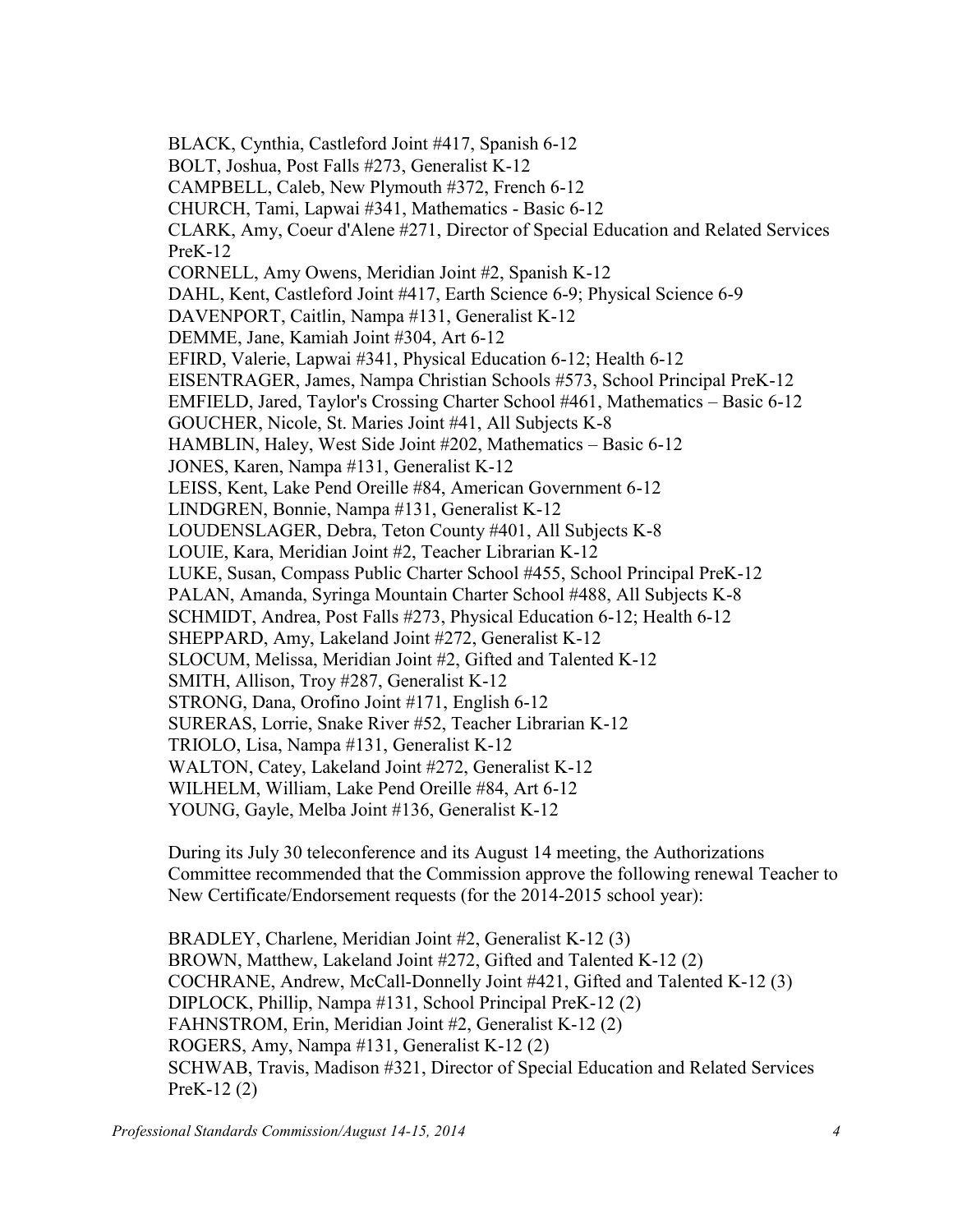During its July 30 teleconference and its August 14 meeting, the Authorizations Committee recommended that the Commission approve 15 Provisional Authorizations (for the 2014-2015 school year) and 10 Alternative Authorizations – Content Specialists (for the 2014-2015 school year).

**The Commission ACCEPTED the report of the Authorizations Committee.** Motion carried unanimously.

# **PROFESSIONAL DEVELOPMENT COMMITTEE**

Chair Kim Mikolajczyk reported that in light of the growing problem nationally of teacher-student misconduct, the committee kept its focus of last year of the need for the development of a code of conduct for educators apart from the Code of Ethics that Idaho already has. Committee members discussed the current work of the National Association of State Directors of Teacher Education and Certification (NASDTEC) called the NASDTEC Project: Model Code of Ethics for Educators (MCEE). Twenty outstanding educators in the nation were selected to serve on the MCEE Task Force to develop the model code. Their goal is to have a completed model code for publication by midsummer of 2015. With the NASDTEC model, each state, educator preparation program, and educator can adopt or adapt a method of practice that internalizes ethical standards, and each jurisdiction can monitor the educator's conduct in a universally acceptable and more equitable manner. In the interim, the Professional Development Committee will research books and other publications that provide teachers/administrators with direction in ethics or conduct, especially in the areas of social media/technology. The committee will share that information with the full Commission

**The Commission ACCEPTED the report of the Professional Development Committee.**  Motion carried unanimously.

# **BUDGET SUBCOMMITTEE**

Chair Laural Nelson reported that the Commission budget for FY15 has been approved. The overall budget for FY15 has been decreased somewhat to align more with the amount of anticipated income.

**The Commission ACCEPTED the report of the Budget Subcommittee.** Motion carried unanimously.

# **STANDARDS COMMITTEE**

Chair Paula Kellerer reported on the following committee discussion items (unless indicated otherwise):

1. Taylor Raney updated the committee on the Network for Transforming Educator Preparation (NTEP) grant. October marks the start of the second year of the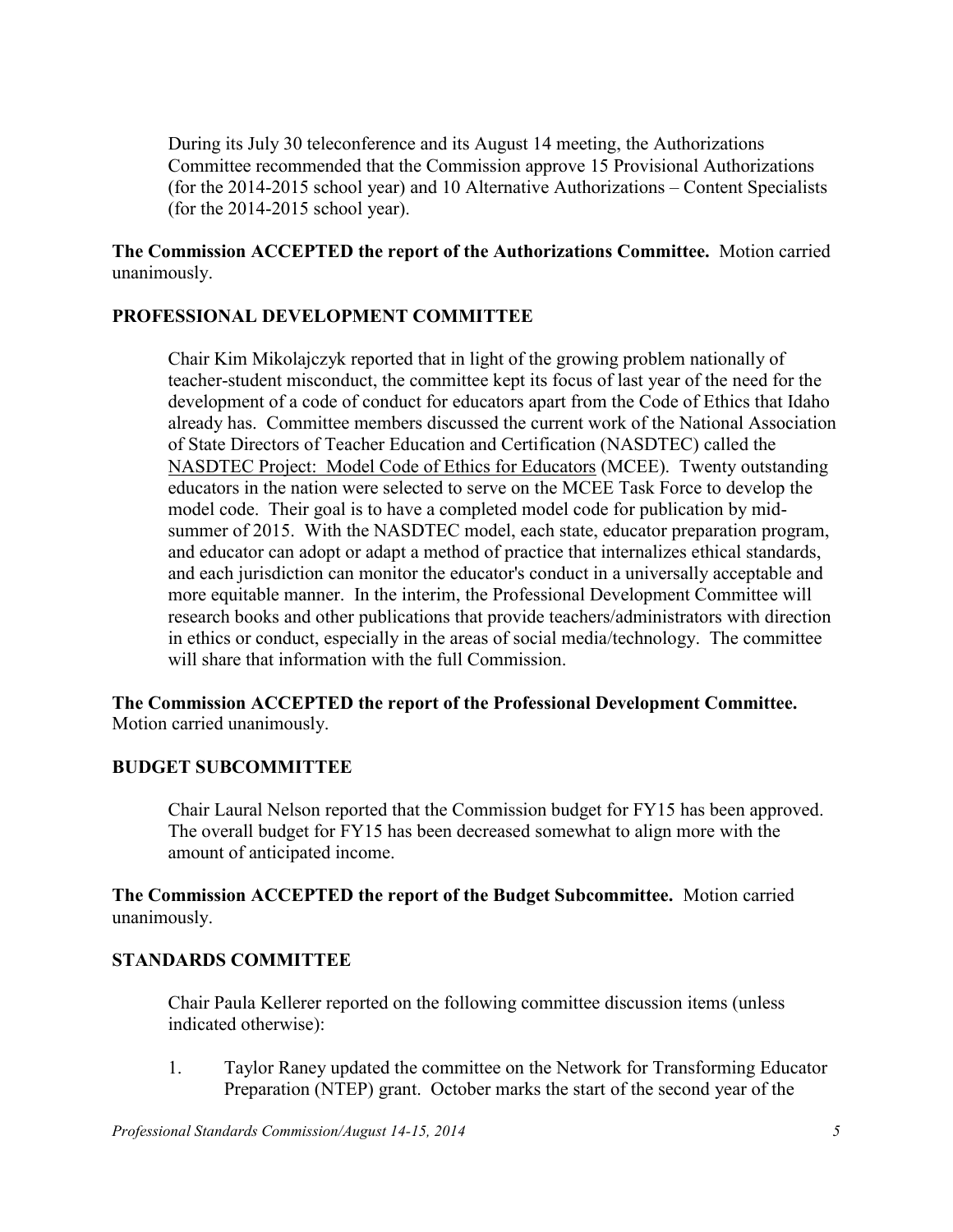NTEP grant cycle. Pilots were completed in the spring with approximately 20 triads participating. Higher education institutions in the state will implement Individualized Professional Learning Plans (IPLPs) and Common Summative Assessments in the spring of 2015. The institutions are also collaborating statewide regarding the work associated with this grant.

- 2. The waiver that allows school social workers to work as counselors at the middle school level was clarified. This waiver was created to allow current school social workers (those employed prior to January 14, 2014, and who maintain their current position) to work as middle school counselors. The decision to create the waiver was approved by the full Commission in January of 2014. Idaho Code 33.12.12 allows certified school social workers to fill elementary counseling positions. Since a grade level distinction (elementary) is referenced in the code, school social workers employed in middle school counseling positions were not in compliance with code. The waiver provided a pathway to grandfather those school social workers who were employed in those middle school counseling positions to continue to fulfill that role. A more permanent solution allowing school social workers to fulfill middle school counseling positions would require a change in statute.
- 3. Educational Testing Service (ETS) is discontinuing the Physical Science Praxis II exam. The committee clarified that acceptable Praxis II exams that teacher candidates seeking the composite Physical Science endorsement may take (at least until the next Science Standards Review) as a replacement for the Physical Science exam include Chemistry (5245), Physics (5265), or General Science (5435).
- 4. Following the May Commission meeting, the School Social Worker standards and endorsement language was returned to the Standards Committee for clarification on what specifically was being requested of the original School Social Worker Standards Review team in terms of revision. At the August Commission meeting, the Standards Committee clarified that in the standards language under Standard 1, the committee would like to see what are actually endorsement requirements deleted and for the review team to replace them with Performance Outcomes that they have created. In the endorsement language, the committee would like to see item B. struck and item C. rewritten as, "The successful completion of a CSWErecommended graduate level course focused on social work knowledge, skills, and practice in schools." (Rationale: Change to clarify the difference between a course and a practicum as noted in item D.)
- 5. Following the May Commission meeting, the original Special Education Blind and Visually Impaired Standards Review team reconsidered the related standards language, made some revisions, and resubmitted the standards language to the Standards Committee. At the August Commission meeting, the Standards Committee clarified that they were reviewing the resubmitted standards language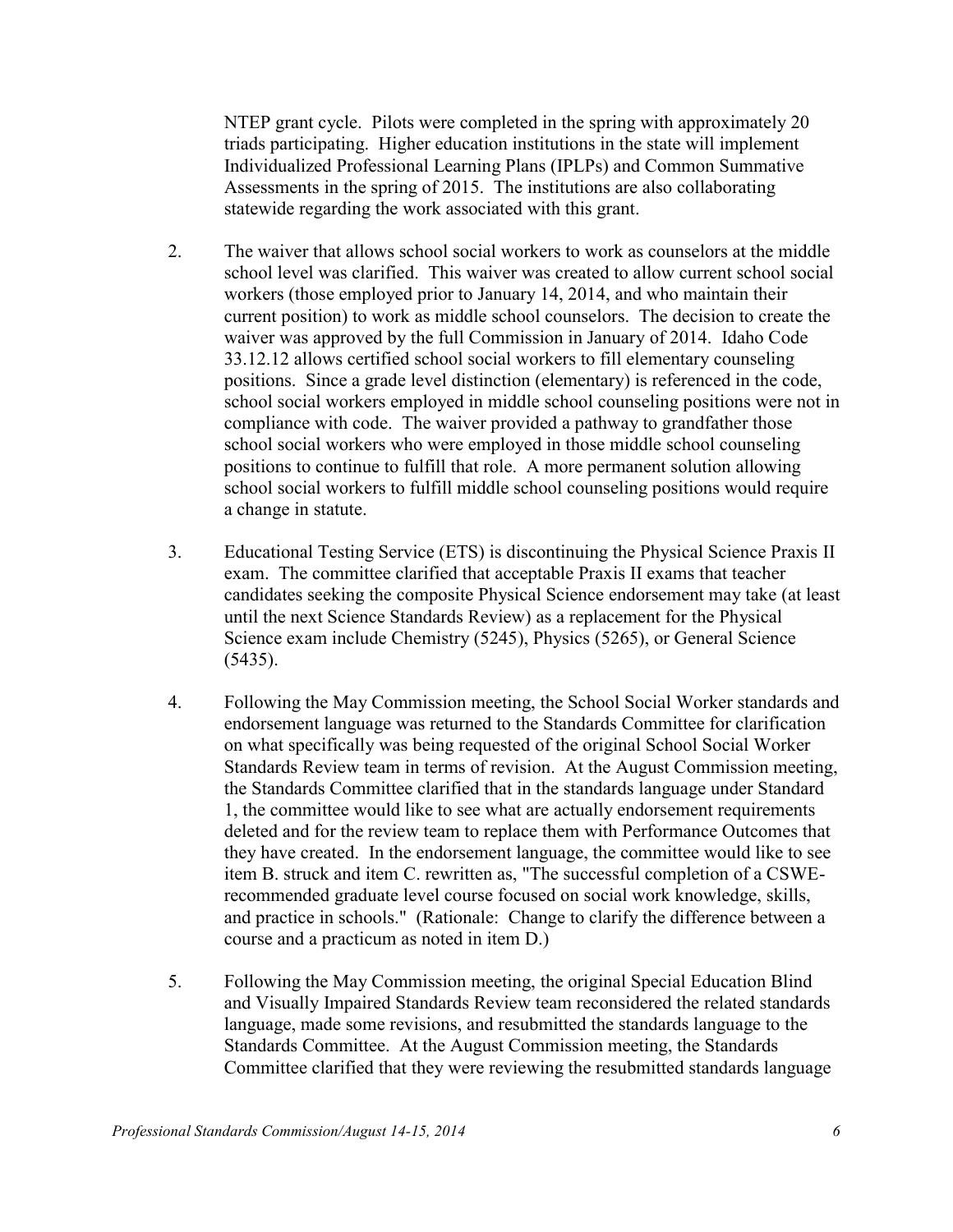and now requested that Commission staff make needed editorial changes in that language.

- 6. At the May Commission meeting, both the Standards Committee and the full Commission discussed and approved the shift from a K-12 Special Education Generalist endorsement to a separate Special Education Elementary K-8 Generalist endorsement and a Special Education Secondary 6-12 Generalist endorsement to better show competencies at both levels. Because of oppositional input received (see page 3, ADMINISTRATIVE REPORT, item 6), this proposed split was pulled from the August State Board agenda. At the August Commission meeting, the Standards Committee reported that they are requesting more input on such a proposed split before discussing it further. Taylor Raney will communicate with other states that have such a split in their K-12 Generalist endorsement for their perspectives. Laural Nelson, Becky Meyer, and Elisa Saffle will communicate with their constituencies for recommendations on how to encourage educators to seek the Special Education endorsement. Clara Allred will communicate with special education directors to explore the pros and cons of split certifications. Deb Hedeen, Heather Van Mullem, and Paula Kellerer will discuss this issue with higher education institutions to determine its impact on programming and curriculum.
- 7. The committee revisited the process for higher education institutions to add endorsements to Idaho teaching certificates and is seeking clarification of the process to ensure consistency among institutions. The Department of Education provided the following clarification:

*If an individual is currently certified and wishes to add an endorsement in a new content area, the institution can work with the individual to provide evidence of content, pedagogy, and performance. For endorsements only, the institution can do so regardless of whether it has a Department of Education-approved program in the new content area or not. (For initial certification, the institution must have a Department of Education-approved program in the content area). If the individual is currently employed in the new content area, the school district and the higher education institution can work on a plan for alternative certification, and the district is required to provide supervision. A higher education institution can accept this as evidence of performance if it deems the evidence as appropriate.* 

The Idaho Association of Colleges for Teacher Education (IACTE) will review the above clarification at its October meeting. It will also review practice for what is done in situations when an individual is not currently certified and the institution does not have Department of Education program approval for the specific content area.

8. The committee is seeking clarification in the rule language regarding the Idaho Comprehensive Literacy requirements. The language currently implies that all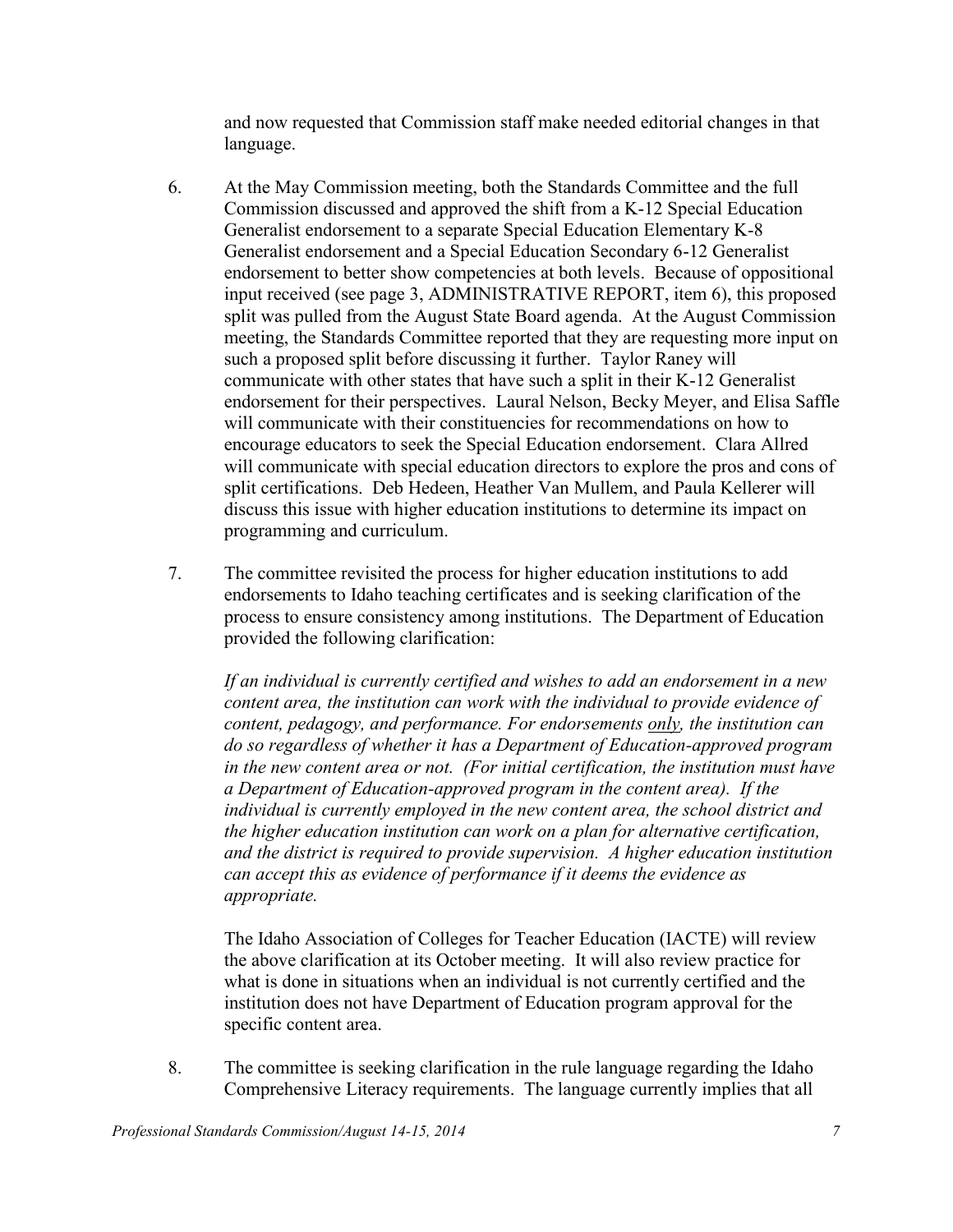certificated individuals must have a deep understanding of literacy. Someone with special education or elementary certification has this, but secondary mathematics teachers would not have this understanding. Taylor Raney is working with the Literacy Technical Advisory Committee, from whom the Standards Committee hopes to get recommendations/clarification on the issue.

9. Upcoming standards and endorsement reviews/development include the following:

Computer Science/Engineering – development – September 18-19, 2014 Communication/Journalism – standards review – October 9-10, 2014 Health/Physical Education – standards review – October 23-24, 2014 Early Childhood/Blended – standards review – November 13-14, 2014 Social Studies – standards review – January 29-30, 2015

- 10. ETS is developing an ethics exam, and the probable cost is \$50 per candidate. This potentially may become a recertification requirement.
- 11. The current Praxis I test series is being retired and ends September 1. Many of Idaho's higher education institutions used the Praxis I to test essential skills in math, reading, and writing. Idaho does not have cut scores for the new Praxis I test series. Interested institutions can meet with ETS to determine how to set appropriate cut scores.
- 12. The committee reviewed the Commission Procedures Manual for needed revisions. It was recommended that the sentences in the Step 6 bullet under HANDLING MAIN MOTIONS on page 23 of the Procedures Manual be changed for purposes of clarification. They currently read as indicated below.
	- The chair can close debate when there is no further debate or a member can move the "previous question". This motion (the previous question) requires a second and a two-thirds vote for adoption.

The recommended revised wording follows.

- The chair can close debate when there is no further debate; or
- A member can move to close the debate by calling for the question. The member's motion to close the debate needs to be seconded and approved by two-thirds vote.

The committee also requested clarification for the parliamentary procedure for committee work – what comes out of committee as a motion for full Commission consideration and what comes out as a report. Our deputy attorney general will provide clarification on this.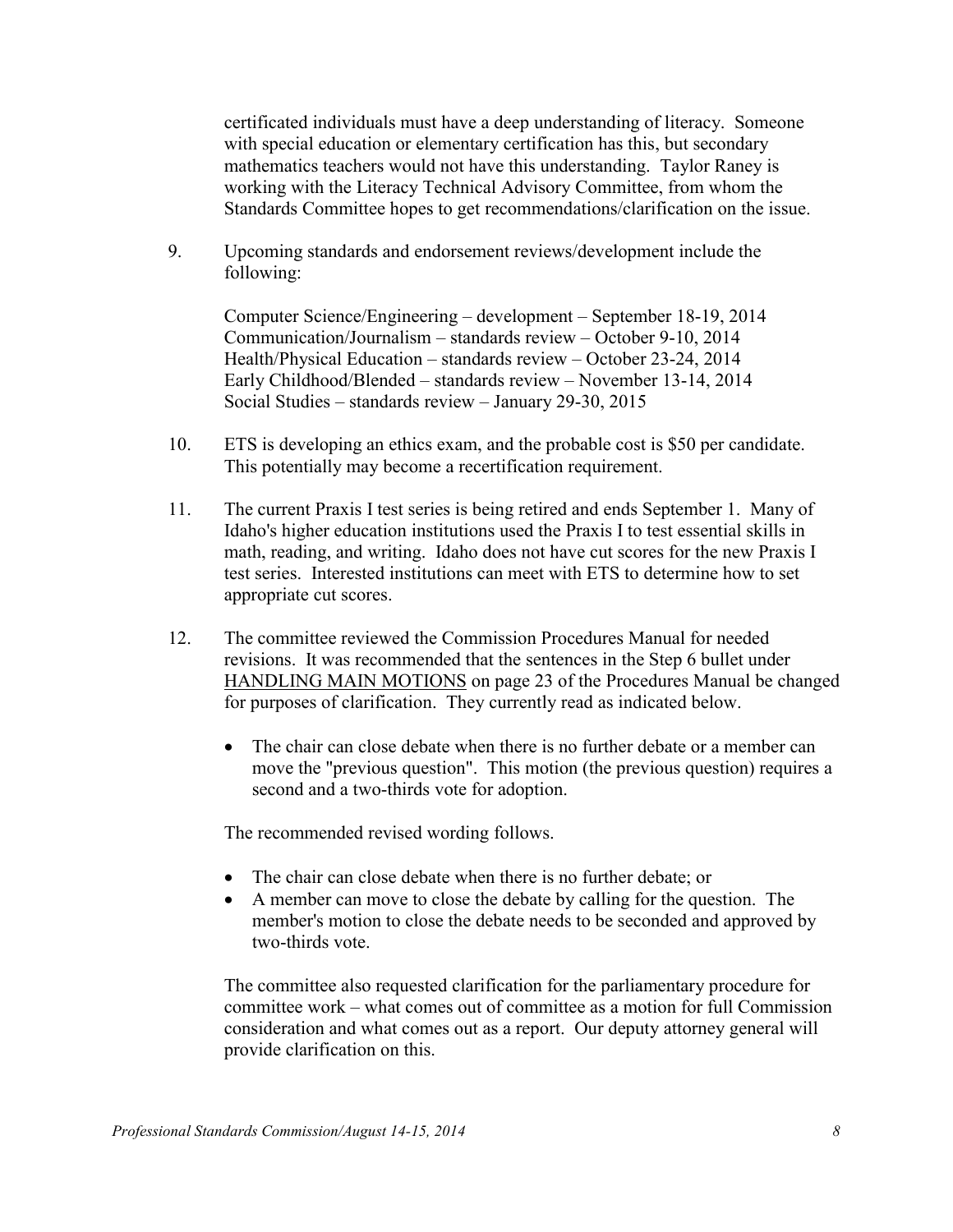- 13. The committee also reviewed its portion of the Commission working plan for needed revisions. It was recommended that the following revisions be made throughout the document: change "NCATE" to "CAEP" and change "teacher preparation program" to "Educator Preparation Program" or EPP.
- 14. The committee recommended that the Commission standards review process be adjusted in the following two ways in order to ensure sufficient stakeholder opportunity for input on standards revisions recommended by standards review content experts: 1) include stakeholder representatives (administrators, superintendents, etc.) on standards review teams rather than just content experts; and 2) hold for Standards Committee consideration/voting the information from standards review teams requiring stakeholder input until the following Standards Committee meeting to provide stakeholders adequate time to review and engage in dialogue should they wish to.

**The Commission ACCEPTED the report of the Standards Committee.** Motion carried unanimously.

# **EXECUTIVE COMMITTEE**

Chair Esther Henry reported that the Executive Committee met with Andy Snook, Shannon Haas, Taylor Raney, and Annette Schwab to discuss ethics case information.

**M/S (Meyer/Henry): To move the Executive Committee into Executive Session to review and discuss investigation records exempt from disclosure as prescribed by Idaho Code §67- 2345(d).** Motion carried unanimously.

Andy Snook reviewed the cases needing Executive Committee decisions.

**M/S (Chipman/Henry): To move the Executive Session of the Executive Committee into Open Session to vote on investigation records exempt from disclosure as prescribed by Idaho Code §67-2345(d).** Motion carried unanimously.

Esther Henry reported that the Executive Committee reviewed 9 cases and found Probable Cause in 7 of those. Actions taken included 2 revocations, 2 indefinite suspensions, 1 letter of reprimand, 1 warning letter, and 1 reconfirmation of an earlier decision. Conditions were also written for the indefinite suspensions, letter of reprimand, and warning letter.

There are currently 7 cases under investigation, 8 cases pending stipulation, 9 cases in which the administrative complaints are to be filed, 1 hearing completed in northern Idaho, and 2 anticipated hearings.

Cases closed included the following:

#21014 - Revocation (default)

*Professional Standards Commission/August 14-15, 2014 9*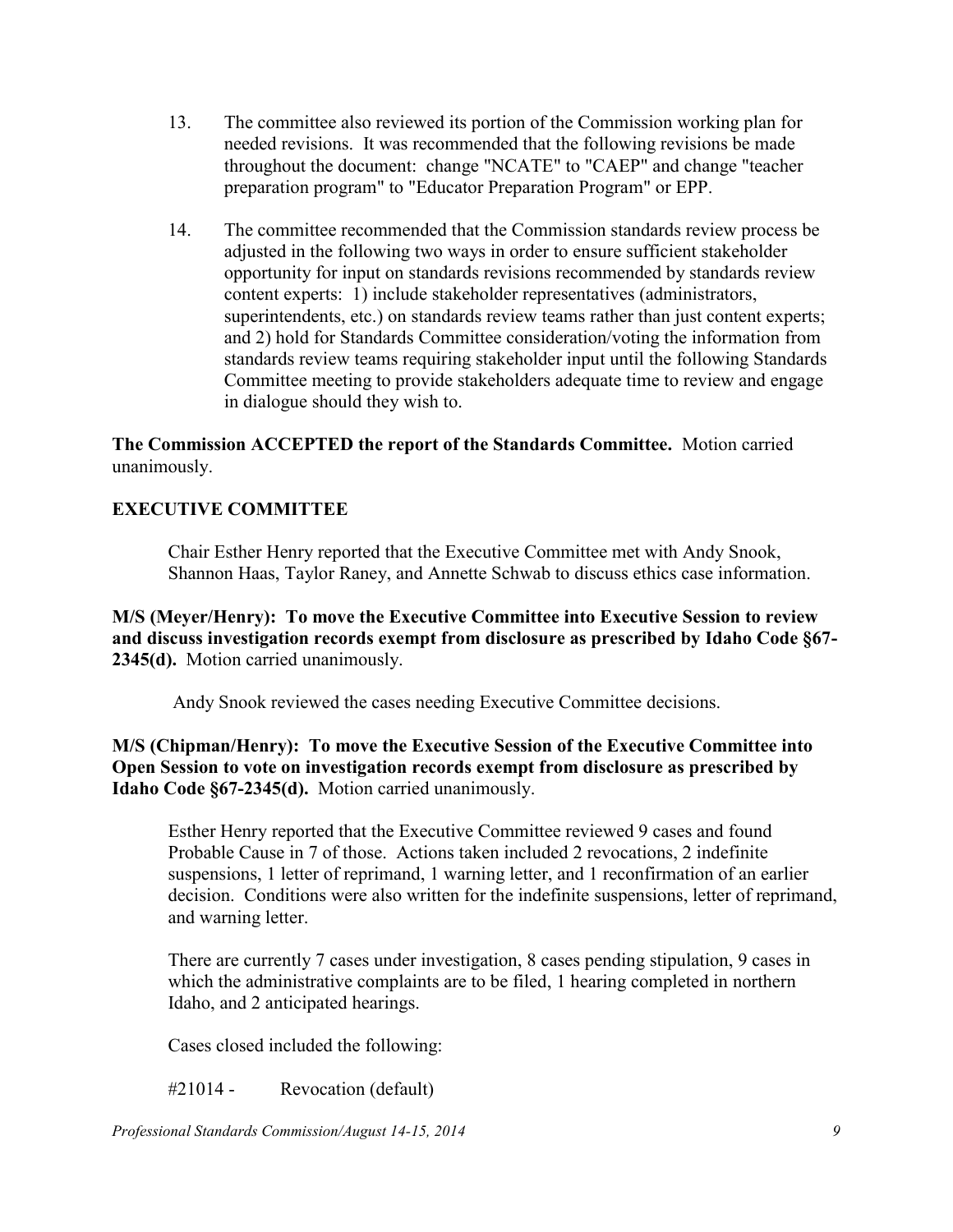| #21018 -    | Revocation (default)                  |
|-------------|---------------------------------------|
| #21028 -    | Letter of Reprimand with Condition    |
| #21107 -    | Revocation (default)                  |
| #21114 -    | Letter of Reprimand with Condition    |
| $\#21207 -$ | Indefinite Suspension with Conditions |
| $\#21210 -$ | No Pursuit of Disciplinary Action     |
| #21212 -    | Revocation (default)                  |
| #21233 -    | Indefinite Suspension with Conditions |
| #21312 -    | Conditions on Certificate             |
| #21314 -    | Revocation (default)                  |
| #21330 -    | Letter of Reprimand with Condition    |
| #21333 -    | Letter of Reprimand                   |
| #21338 -    | Letter of Reprimand                   |
| #21405 -    | Revocation (voluntary surrender)      |

The committee also reviewed its portion of the working plan and the Commission Procedures Manual for needed revisions and updated its new members on the process it uses in handling ethics complaints.

**The Commission ACCEPTED the report of the Executive Committee.** Motion carried unanimously.

#### **LEADERSHIP TEAM**

Esther Henry reported that the Leadership Team met by teleconference on August 30. Members listened to Taylor Raney's report on the orientation webinar that was set up for new Commission members and the removal of the proposed Special Education Generalist endorsement split from State Board consideration because of oppositional stakeholder input. They also reviewed the August full Commission meeting agenda, budgets, and upcoming dates for the remaining 2014-2015 Leadership Team teleconferences.

A new person is needed to call members' names for voice votes on ethics case stipulations and final orders at full Commission meetings. Elisa Saffle and Kim Mikolajczyk will share that responsibility during the current academic year.

**The Commission ACCEPTED the report of the Leadership Team.** Motion carried unanimously.

#### **NEW BUSINESS**

#### **Revisions for Commission Procedures Manual**

Esther Henry reported that the Standards Committee recommended revisions (see STANDARDS COMMITTEE, page 8, item 12) and other minor grammatical revisions to the Procedures Manual will be incorporated in the document.